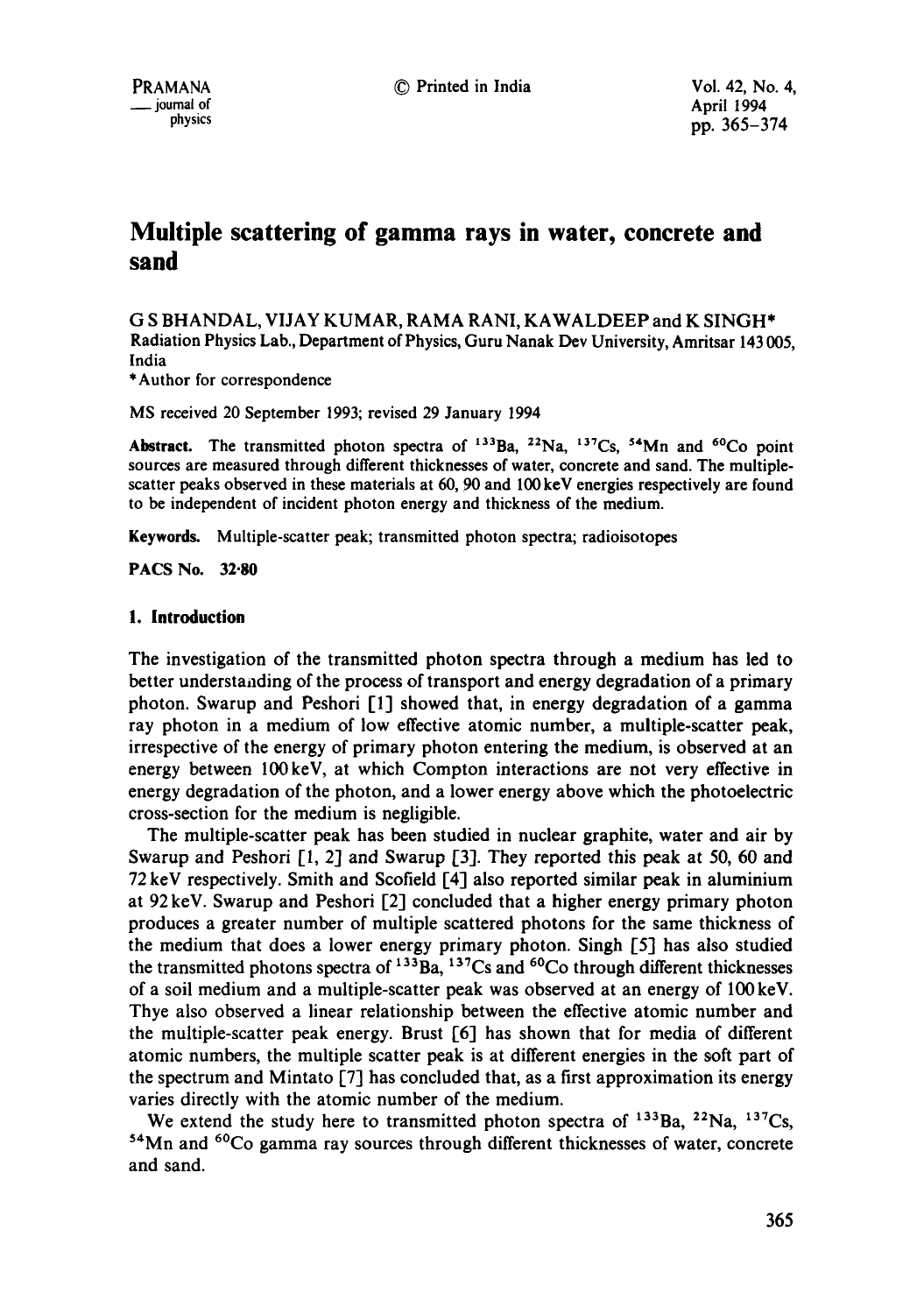### *G S Bhandal et al*

#### 2. Experimental set-up

The experimental system (figure 1) consists of a aluminium drum (90cm high, 60cm diameter and 0.2 cm wall thickness) kept on a plywood stand with a circular hole of 8cm diameter in its centre below which a detector assembly is placed. A NaI(TI)  $(2" * 2")$  detector is housed in a cylindrical lead shield which is lined on the inside with brass and aluminium sheets. The axis of the drum is placed co-linear with the extended axis of the crystal. The pulse height spectra were recorded with PC/XT AC-4 K plug in card multichannel analyzer.



Figure 1. Experimental set-up.



Figure 2. Transmitted photon spectra of 137Cs through water medium.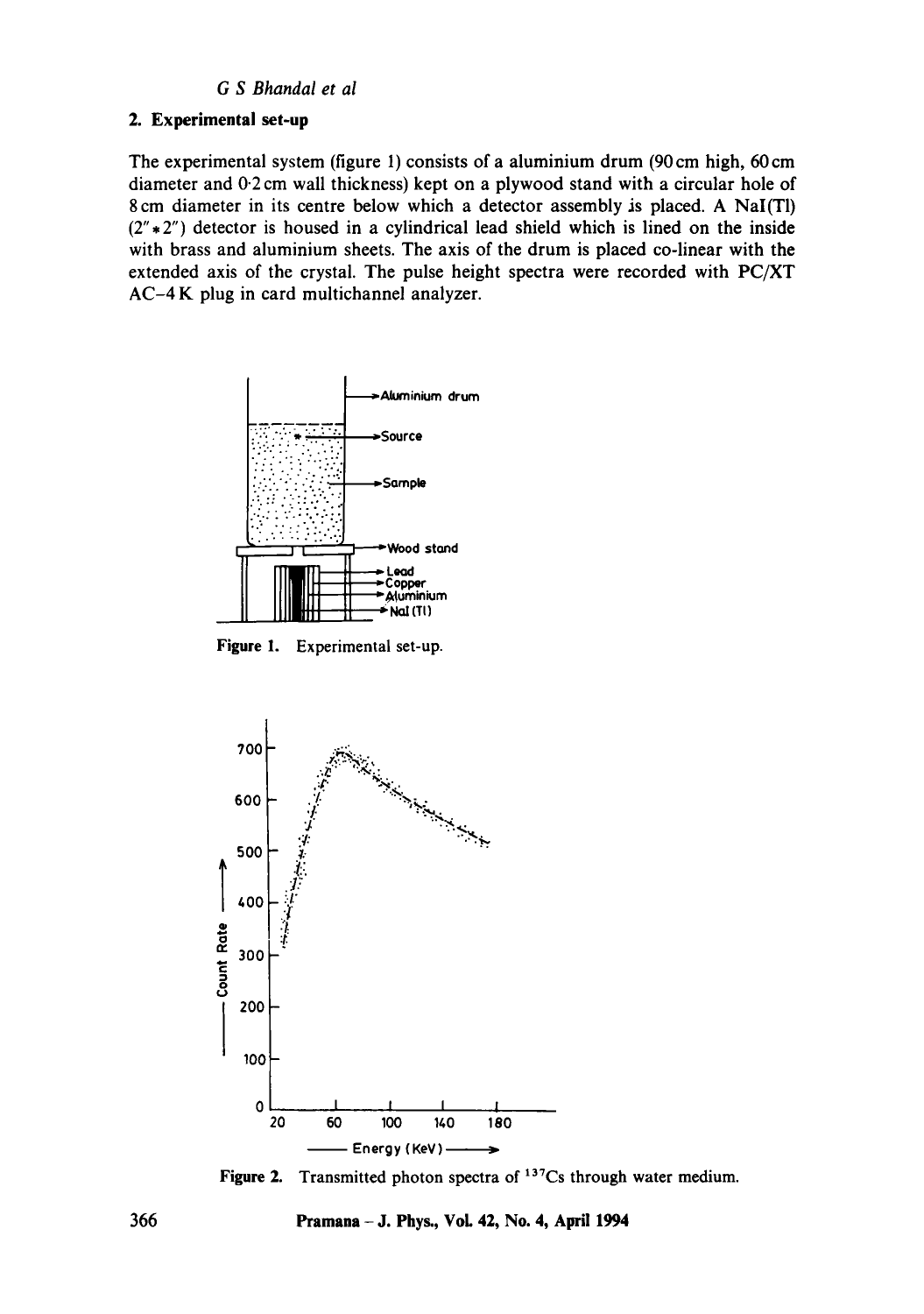

Pramana - J. Phys., Vol. 42, No. 4, April 1994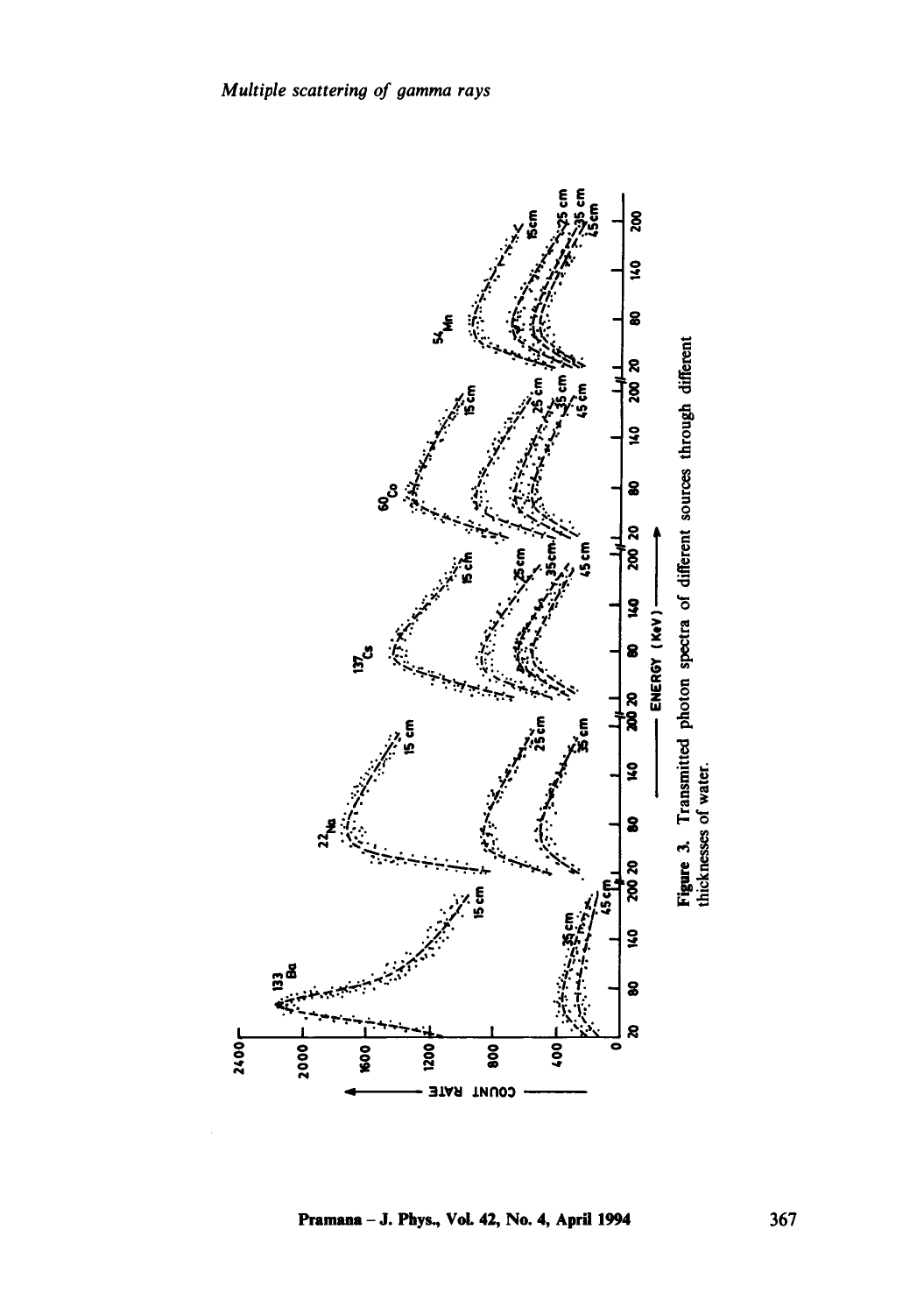

Pramana - J. Phys., Vol. 42, No. 4, April 1994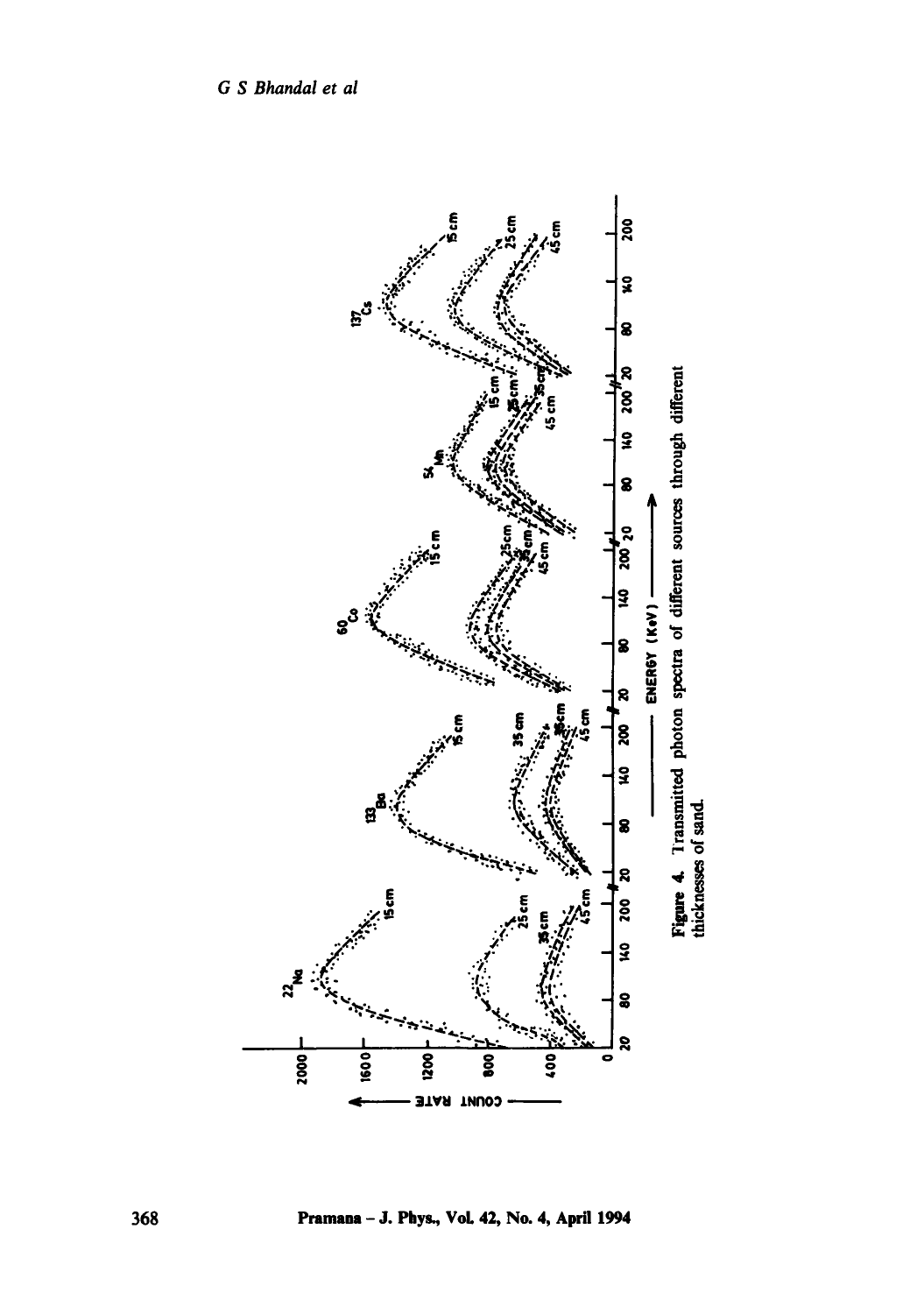#### 3. **Measurements**

After calibration of the spectrometer in the low energy region with X-rays and gamma ray photons from  $57Co$ ,  $241Am$  and  $133Ba$ , the following five sets of observations were recorded.

i) In the first set, experimental set-up was checked with incident energy of 662 keV from  $137Cs$  through water where a multiple scatter peak of 60 keV (figure 2) was observed. This value is in good agreement with the value reported in [2].

ii) In the second set, the sources were placed in a thin plastic cup glued on a thermocole float (2 cm thick) and the level of water in the drum was changed from 15 cm to 45 cm in four steps. The recorded spectrum is shown in figure 3.

iii) In the third set, the sealed sources were placed 3 cm below the sand medium at the axis of the drum. Different transmitted photon spectra were recorded for four different thicknesses of the sand medium. The spectra are shown in figure 4.

iv) In the fourth set, to determine the effect of backscattering due to different thicknesses of the sand on the transmitted spectra, the distance of the  $137Cs$  source was fixed at 10cm in sand medium and spectra were recorded for different thicknesses of sand above the source. The spectra are shown in figure 5.

v) In the last set, the sand medium was replaced by concrete and observations were recorded with different sources as in step (iii). The spectra are shown in figure 6.

### **4. Results and discussion**

In all the transmitted photon spectra shown in figures 2-4 and 6 and for all the thicknesses of the media, broad peaks at 60, 90 and 100 keV are observed in water, concrete and sand respectively. These peaks are the properties of the scattering media through which primary gamma rays pass to the detector. These peaks are due to multiple scattering in the media. It was checked that the multiple-scatter peaks are not due to electronic artifacts. Minato [7] with his Monte Carlo calculations has concluded that in different media shapes of multiple-scatter peaks in transmission



**Figure 5.** Variation in intensity of multiple scatter peak with thickness of sand above source (10cm).

**Pramana -J. Phys., Vol. 42, No. 4, April 1994 369**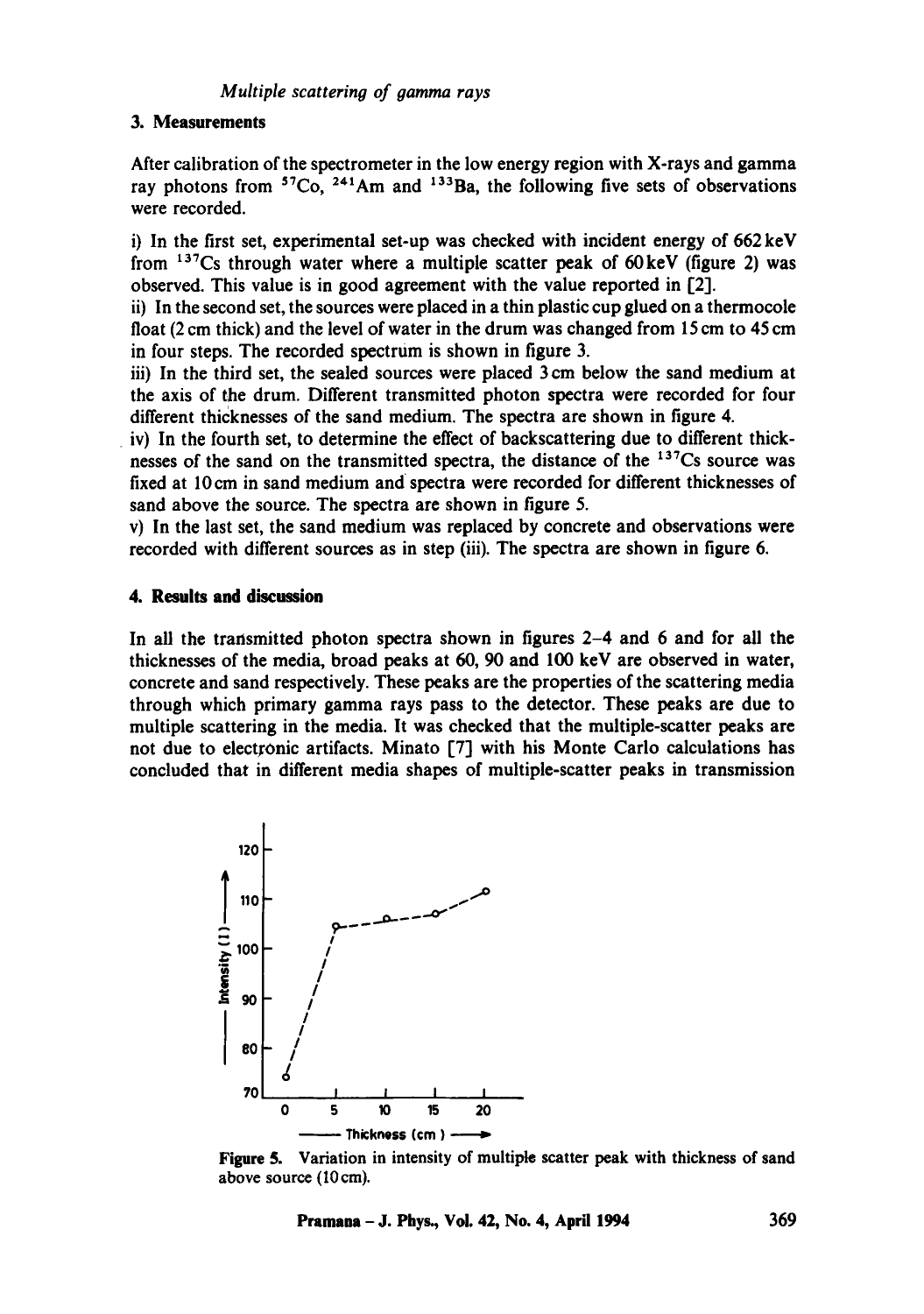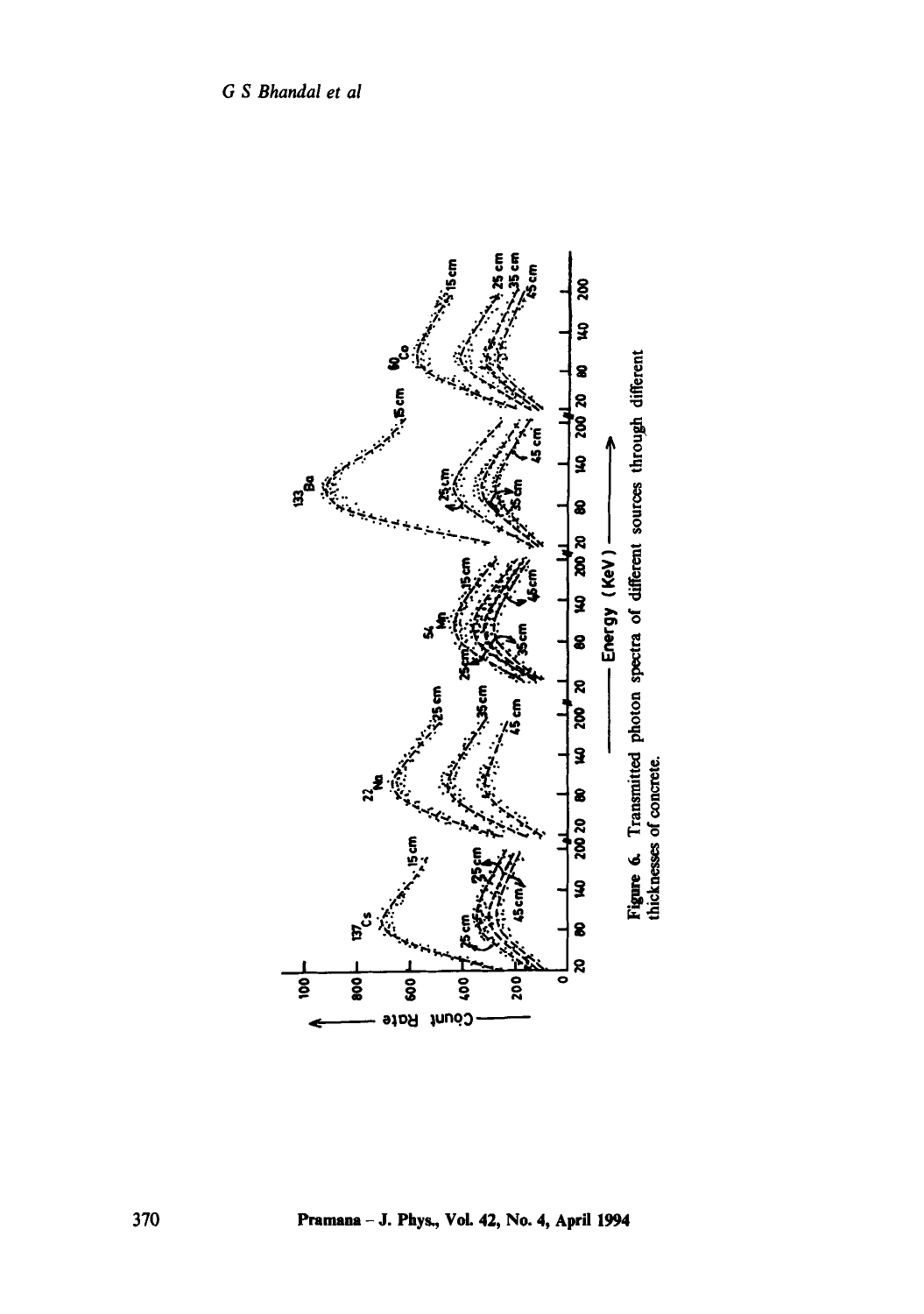#### *Multiple scattering of gamma rays*

spectra are quite similar to each other. According to him multiple-scatter energy is a characteristic constant of the medium. From these figures it is clear that multiplescatter peak is independent of primary incident photon energy and thickness of the medium. Similar results are reported in [1,2].

In the experimental setting (iv) above, it is found that the intensity of scattered peak changes with the thickness of the medium beyond 10cm behind the source. Above a certain thickness the change in intensity is very small (figure 5). Transmitted flux increases with increase in thickness above the medium due to backscattering. It is also evident from figure 7 that energy of multiple-scatter peak is independent of the thickness of a medium above the source.

From figure 8, it is clear that transmitted intensity of multiple-scatter peak decreases exponentially with increase in thickness of medium whereas the multiple-scatter peak energy is independent of thickness of medium. The log of normalized counts of the multiple-scatter peaks is plotted against thickness of the medium (figure 9). It is to be noted that energy spectra in figures 8 and 9 are corrected for detector efficiency and transmission through aluminium drum wall and detector window. From this it is seen that the logarithm of the intensity decreases linearly with increase in thickness of the medium. This shows that the intensity  $I$  of the multiple-scattered photons can be expressed by

$$
I = I_0 e^{-ax} \tag{1}
$$

where  $a$ , the slope, is called the multiple-scatter coefficient and  $x$  is the thickness of the medium. It is observed that  $a$  values decrease with increase in incident photon



Figure 7. Plot of energy of multiple scatter peak for different thicknesses of sand above source at 662 keV.

**Pramana** - J. Phys., Vol. 42, No. 4, April 1994  $371$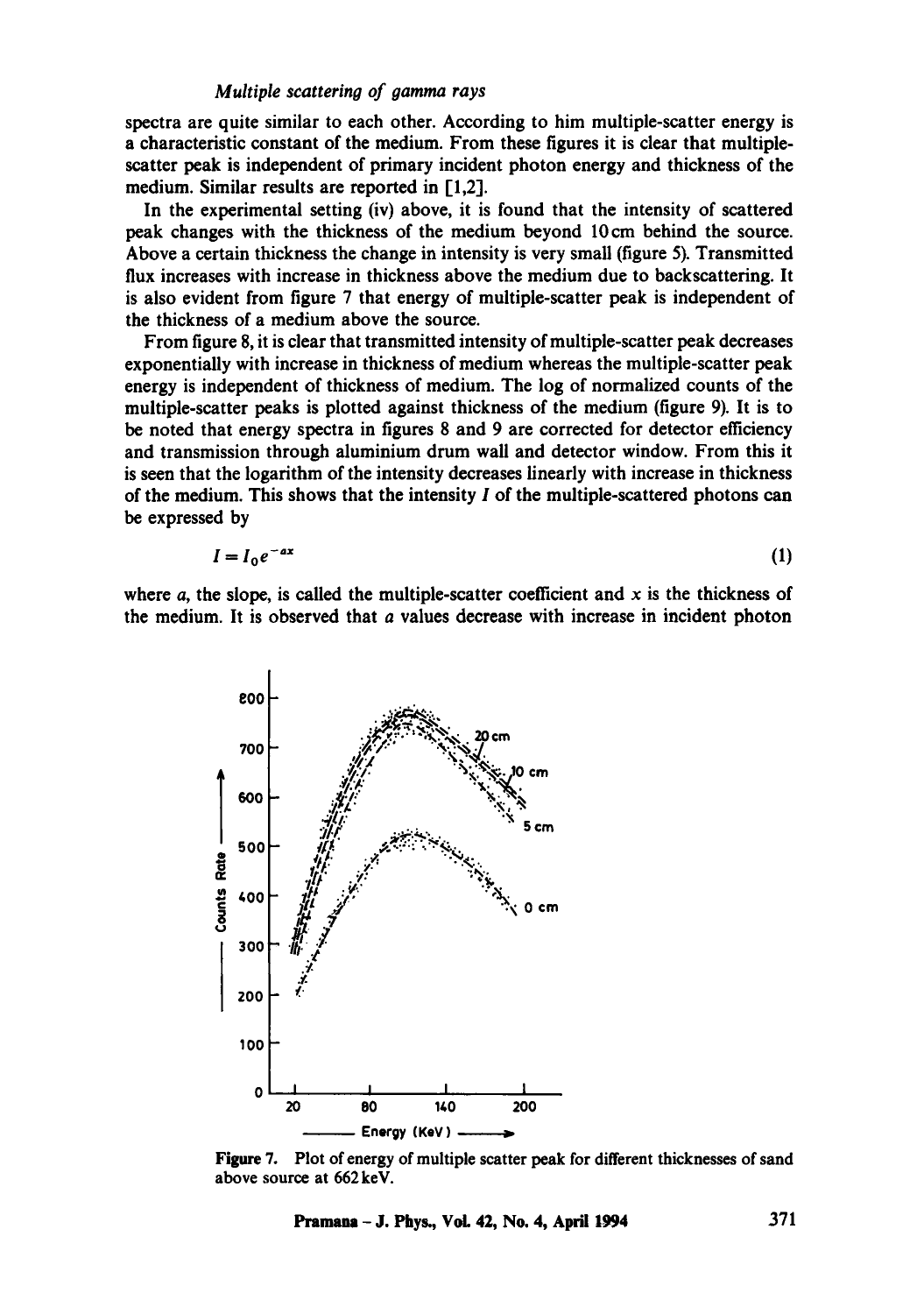

Variation in intensity of multiple scatter peak with thickness in different Figure 8. media.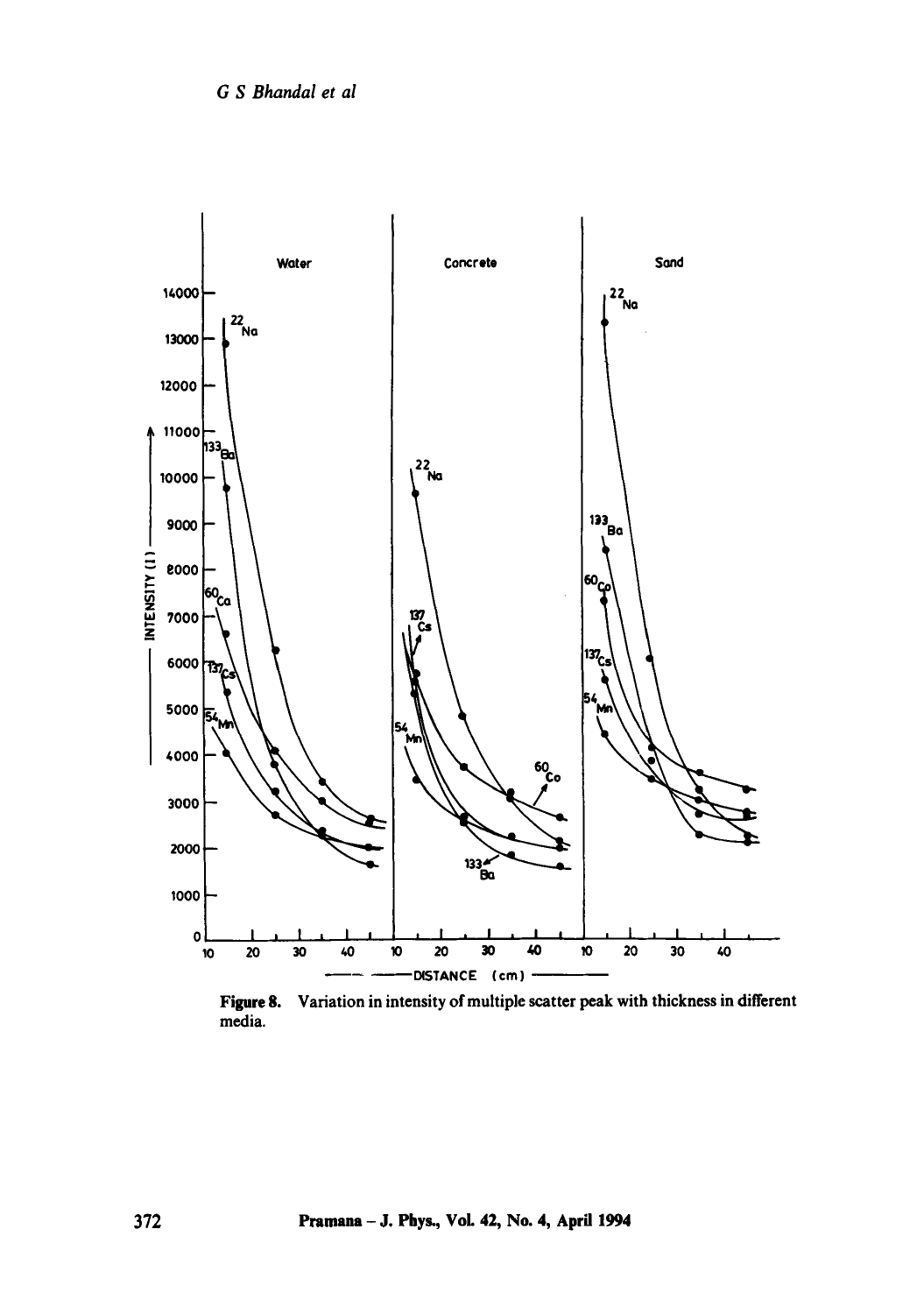

Pramana - J. Phys., Vol. 42, No. 4, April 1994